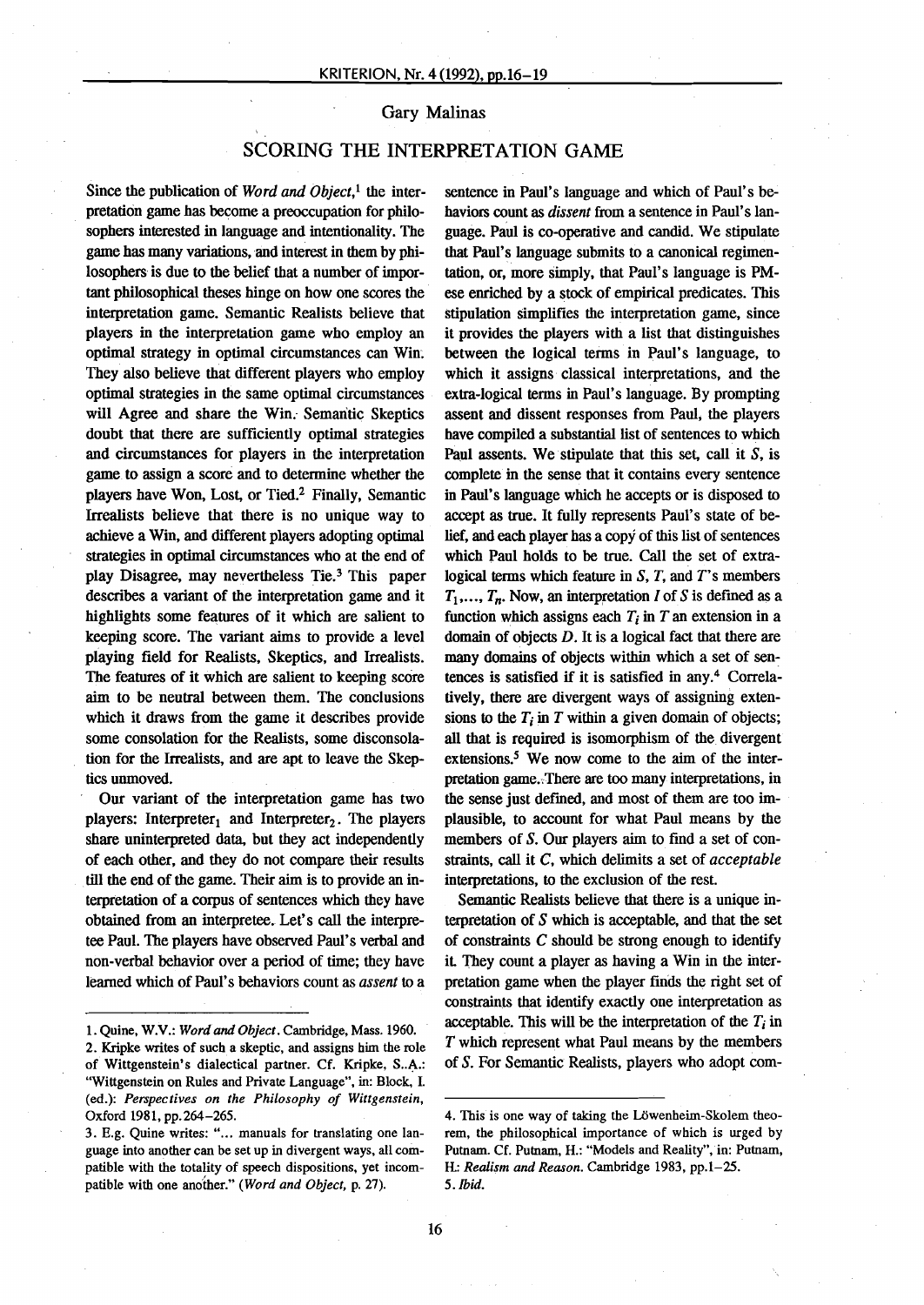peting interpretations for the extra-Iogical tenns in S are locked in a Zero-Sum game, and the only way for both players to score a Win is by reaching Agreement. Semantic Irrealists do not believe a Win in the above sense is possible. They believe that equally acceptable interpretations of  $S$  which are logically distinct, and perhaps even incompatible,<sup>6</sup> will comply with any proposed set of constraints that are scientifically plausible. Accordingly, Irrealists believe that the most that players in the interpretation game can hope to achieve is a Tie. By their lights, the interpretation game is not a Zero-Sum game. Both Realists and Irrealists agree that players can Lose, and there are ways of identifying Losses. They agree that the game admits of Wins, and that there are criteria for what counts as a Win. They disagree over what these criteria are, and whether they are or are not uniquely satisfiable. Semantic Skeptics do not believe the score in the game can be reckoned, at least in many instances. They need not be total skeptics, but only hold the view that there will be lots of matches between good and even optimal 'players of the interpretation game which do not deliver a result.

A major source for the view of the Semantic Irreal- . ist is the nature of the constraints on acceptable interpretations of what a speaker's words and statements mean. Interpretations of what Paul means by the sentences he holds to be true fall under general constraints on theories of intentional behavior in which ascriptions of beliefs and desires playa central explanatory role. The interpreter of another's linguistic behavior assigns contents to the speaker's utterances and inscriptions in tandem with ascriptions of beliefs and desires. At the risk of not making sense of the speaker, the interpreter makes differences of belief between the speaker and himself explicable, and he makes the content of the speaker's linguistic behavior issue rationally from the speaker's beliefs and desires. The speaker is modeled in terms of the interpreter's implicit and informal canons of rational acceptance for propositions, dispositions to make rational inductive and deductive inferences, and patterns of rational deliberation. On the basis of considerations such as these, Irrealists can and do argue that no unique interpretation of the speaker's meanings is selected. For example, the concept of *explanation* is fundamentally a pragmatic concept. To the extent that interpretations are constrained by the concept of rational explanation, different explanations are apt for different purposes, and they are unsuited to uniquely select one of a competing set of interpretations of what a

17

speaker's words mean," Furthennore, the interpreter's own cannons of rational acceptance, his dispositions to make inferences, and his patterns of rational deliberation do not appear to have a unique representation. To ascribe meaning to the speaker's utterances and inscriptions requires the interpreter to evaluate alternative patterns of ascription in terms of his own cognitive, connative, and affective economy, which serves as a base from which projections are made to the speaker. But representations of such global features of ours and others' psyches are constructed holistically.<sup>8</sup> This is apt for at least two reasons. First, holistic considerations are always relevant in assigning content to a speaker's words and statements. One needs to evaluate how competing assignments will percolate through the speaker's cognitive economy if a choice is to be made between them. Secondly, there are good reasons to believe that the operations of the psyche are intrinsically holistic as well, E.g. the so-called Frame Problem in Artificial Intelligence research is one manifestation of the holistic nature of cognitive processes. It is then argued by Semantic Irrealists that the holistic nature of the interpretation game entails that the most that players who propose competing interpretations of S can hope to achieve is a Tie. They conclude that competing interpretations of the  $T_i$  in  $S$  can be optimal when evaluated by reference to holistic considerations.

Semantic Realists are able to acknowledge the Irrealists constraints on interpretations of a speaker's words and statements, and to incorporate them into their own strategies in playing the interpretation game. Of course they do not draw the same conelusions from their adoption of these constraints. Some Realists argue that there are further constraints, overlooked by the Irrealist, that narrow the dass of acceptable interpretations to one member,? Further, some Realists argue that the Irrealists' view has the absurd consequence that Paul, and everyone else for that matter, does not know what is meant by the sentences which are held to be true by them. $10$ 

<sup>7.</sup> Putnam urges this argument. Cf. Putnam, H.: *Meaning and the Moral Sciences.* London 1978,pp. 41-45.

<sup>8.</sup> Cf. Quine, W.V.: ''Two Dogmas of Empiricism", in: Quine, W.V.: *From a Logical Point 0/ View.* Cambridge, Mass.1953.

<sup>9.</sup> Cf. Lewis, D.: "Putnam's Paradox", *The Australasian Journal 0/Philosophy* 62, 1984, pp.221-236.

<sup>10.</sup> A consequence first pressed by Bradley, M.C.: "How to Never Know What You Mean", The Journal of Philosophy LXIV, 1969, pp.119-124, and pressed harder (if not further) by lohn Searle a few years later in the same journal: "Indeterminacy, Empiricism, and the First Person", *The Journal 0/Philosophy* LXXXIV, 1987, pp.123-146.

<sup>6.</sup> E.g. Quine, *op. cit.*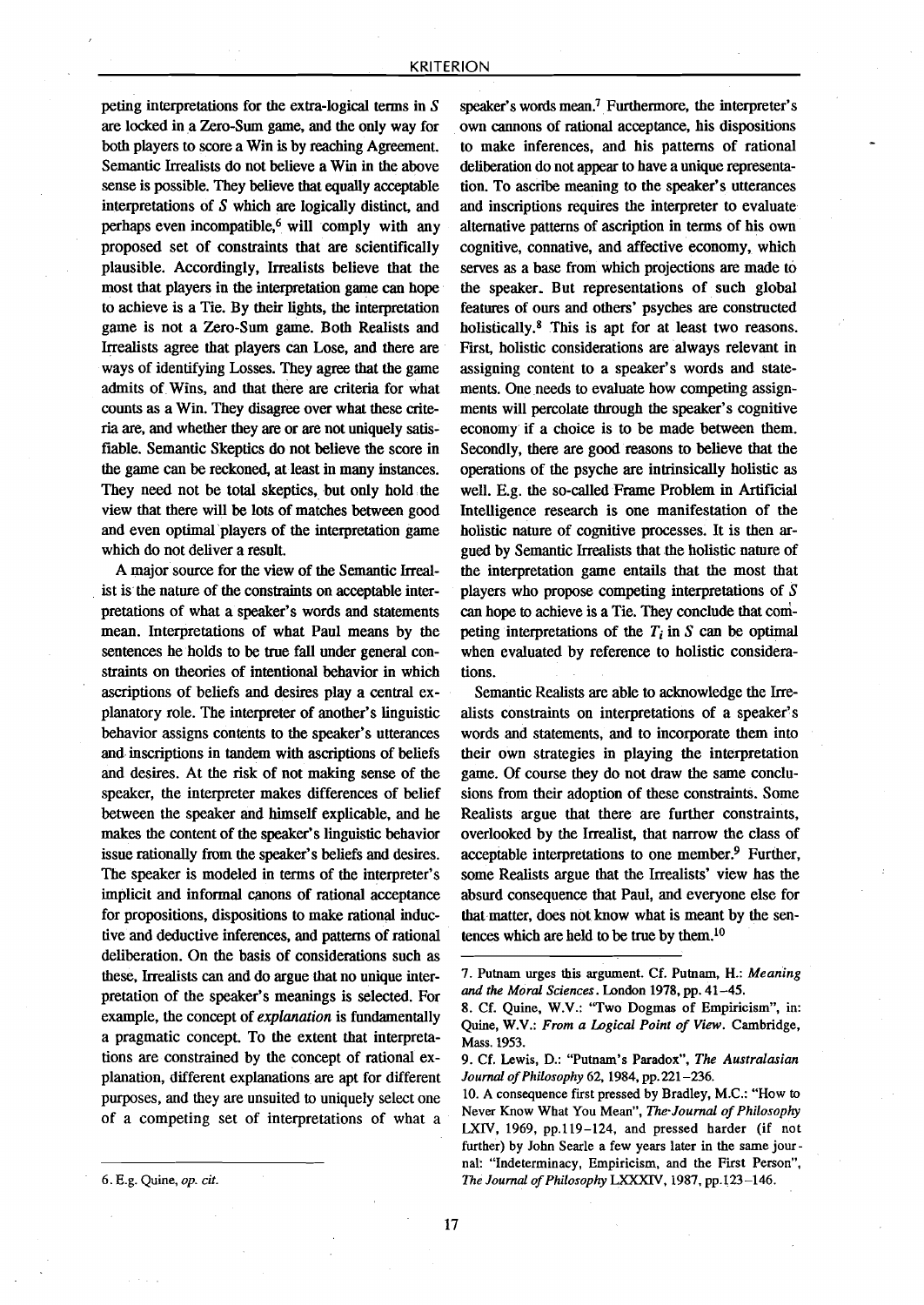The Semantic Skeptic watches the exchanges between Realists and Irrealists, and comes to the conclusion that the criteria for scoring in the interpretation game do not settle the score given the game's aims. The Realist has a concept of what a Win would be, but no way of deciding if a player has achieved a Win, since an Irrealist, arguably, will always be able to come up with a competitor which is a rival to the Realist's alleged winning interpretation of the  $T_i$ .<sup>11</sup> The Skeptic can simply point out that an assignment of truth-values to a set of sentences, which is the data from which the players work, and which they aim to interpret, underdetermines the assignment of extensions to the terms which feature in those sentences. All players agree on this point. The skeptic then concludes that until the problem of induction is solved for linguistic inquires, there is no way of scoring the interpretation game, apart from recognizing obvious Losses.

Realists think they hold the Ace of Trumps in the interpretation game. At least Paul knows what he means by the  $S_i$  in  $S_j$ , since he holds them to be true. While he may assent to some of the *S,* on the basis of, say, the authority or testimony of others, while not understanding their import himself, this will be the rare exception rather than the rule. The rule for setting up *S* is that Paul understands that to which he assents. This is presupposed by the aim of the game, i.e, to find out what Paul means by bis words and statements.

To see why the Semantic Realist takes Paul's understanding of what the sentences wbich he accepts mean to be conclusive in rejecting at least one of a pair of competing interpretations of the  $T_i$  in S, we need to distinguish between two different ways that the players' interpretations of the  $T_i$  in  $S$  can be rivals. In both cases, the players assign different extensions to the  $T_i$ , but the effects of the different assignments are different.

*Case 1*: The players assign divergent extensions to some of the  $T_i$  which result in mappings of some sentence which Paul accepts onto sentences in the players' language which differ in truth-value. In such a case, the players are proposing competing theories not only of what Paul means by the sentences to which he assents, but also of the beliefs, desires, and the intentional behaviors which they cause. The players' interpretations of the *Ti* serve two related purposes. First, they aim to represent what Paul means by the members of *S.* Secondly, the members of *S* so interpreted provide a basis for generating explanations of Paul's

intentional behaviors. These explanations gain support, against rival explanations, from the interpretation of what Paul means by what he says. However, the support which an explanatory theory gains against a rival theory by describing the supporting evidence in terms favorable only to itself appears to beg the question against its rival explanatory theory. Nevertheless, parallel problems arise in evaluating rival theories in the non-psychological sciences. Seientific theories provide vocabularies which are used in describing extra-linguistic data. The concept of evidence which is relevant to the confirmation or disconfirmation of scientific theories is that of linguistically represented data. It is not unusual for the linguistic representation of data against which a theory is tested to depend on that very theory.<sup>12</sup> When the players in the interpretation game map some sentence which Paul accepts onto sentences in their own Ianguage which differ in truth value, they are effectively making the data against which their theories are tested depend for their descriptions on those very theories. The Irreallist will explain this situation by saying that there is no "fact of the matter" that decides between rival, but optimal, interpretations of PauI's intentional states.

*Case* 2: The players assign divergent extensions to some of the  $T_i$  which result in mappings from the  $S_i$ to sentences in the players' language wbich have the same truth-values. They agree which of the members of  $S$  are true and which are false. In this case, the players agree on what the distribution of truth-values for the members of *S* should be. However, they do diverge in their assignment of truth-values to sentences which they take to be sentences of PauI's Ianguage. but neither they nor their negations are included in *S.* We stipulated that *S* is complete in the sense that it includes every sentence wbich Paul holds to be true. However, it will be incomplete in the logical sense that there will be some sentences which could be added to it without introducing inconsistency. There are infinitely many sentences in PauI's language concerning which he has no opinion. When divergent extensions are assigned to the  $T_i$  by rival players in the interpretation game, even though they agree on the distribution of truth values for the members of *S,* sentences in PauI's Ianguage which are not in *S* are mapped onto sentences in the players' language which differ in truth value.<sup>13</sup>

<sup>11.</sup> Cf. Putnam, H.: "Models and Reality", and Kripke, S.A.: "Wittgenstein on Rules and Private Language".

<sup>12.</sup>Cf. N.R. Hanson's discussion of "theory laden" language in *Patterns of Discovery.* Cambridge 1958, and Thomas Kuhn's *The Structure of Scientific Revolutions.* Chicago 1962.

<sup>13.</sup> This is the form taken by Gilbert Harman's examples of